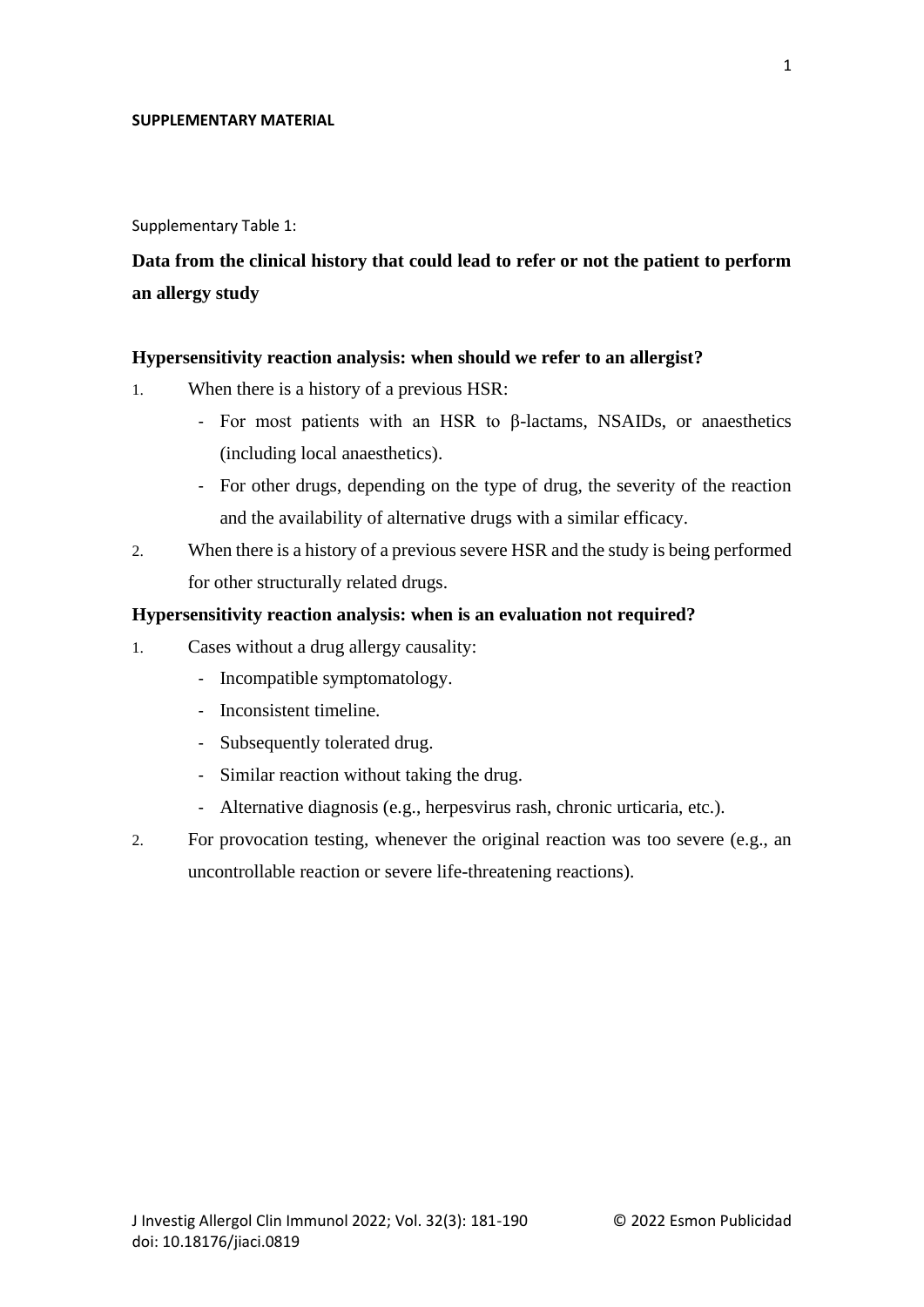## Supplementary Table II

# **Relevant points in clinical histories in relation to drug allergies.**

- 1. Reaction date.
- 2. Reason for the drug prescription.
- 3. Drugs received.
- 4. Administration route.
- 5. Number of doses administered until the onset of symptoms.
- 6. Time elapsed between the drug administration and onset of the symptoms.
- 7. Symptoms and signs presented during the allergic reaction.
- 8. Treatment given during the allergic reaction.
- 9. Same symptoms without the drug administration.
- 10. Previous drug exposures.
- 11. Subsequently tolerated drugs.
- 12. Other data.